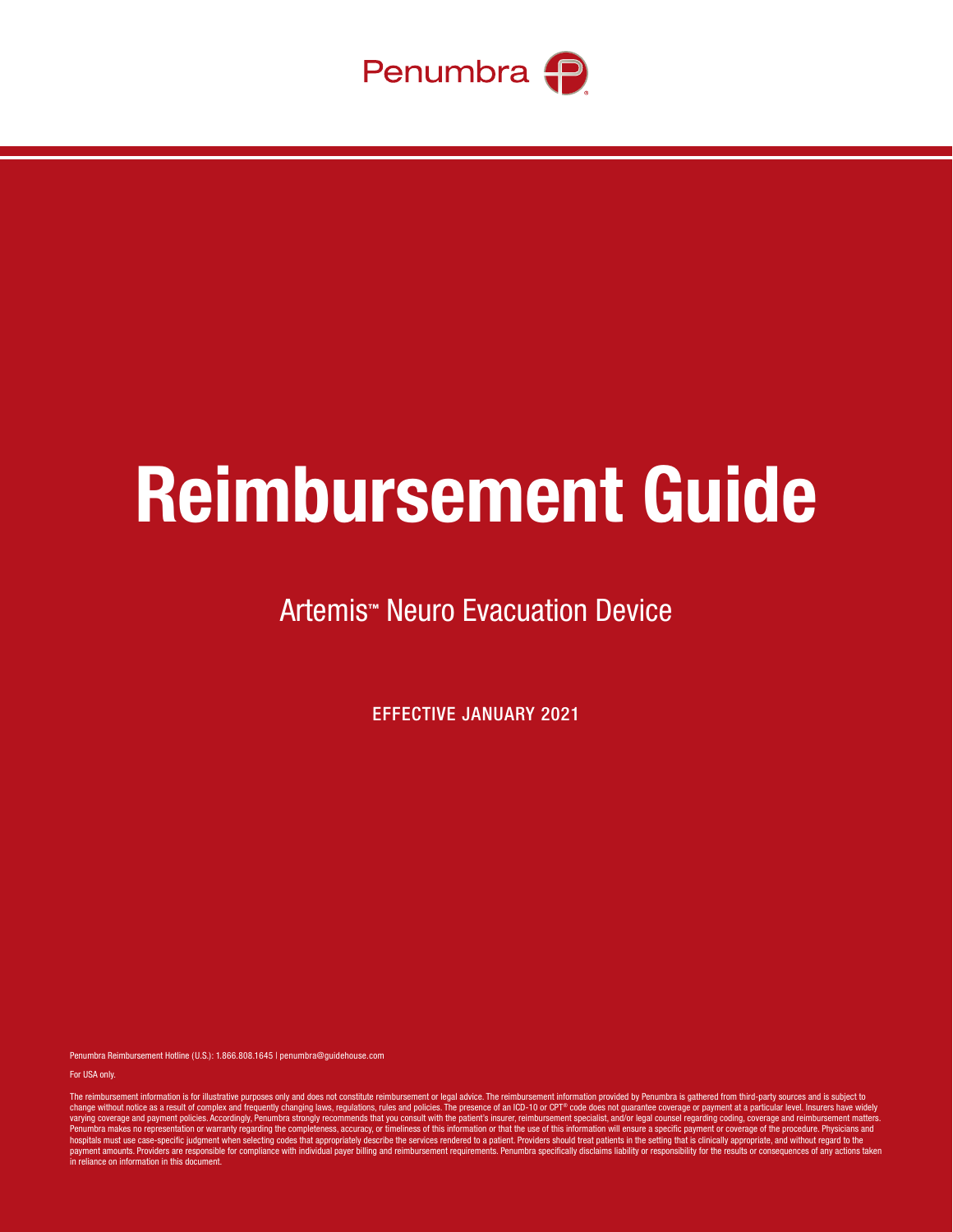# Table of Contents

| <b>Artemis Neuro Evacuation Device</b> |   |
|----------------------------------------|---|
| <b>Facility Coding and Payment</b>     |   |
| <b>Physician Coding and Payment</b>    | 5 |

Penumbra Reimbursement Hotline (U.S.): 1.866.808.1645 | penumbra@guidehouse.com

The reimbursement information is provided for illustrative purposes only and does not constitute reimbursement or legal advice. Providers are responsible for consulting payers and reimbursement specialists<br>regarding coding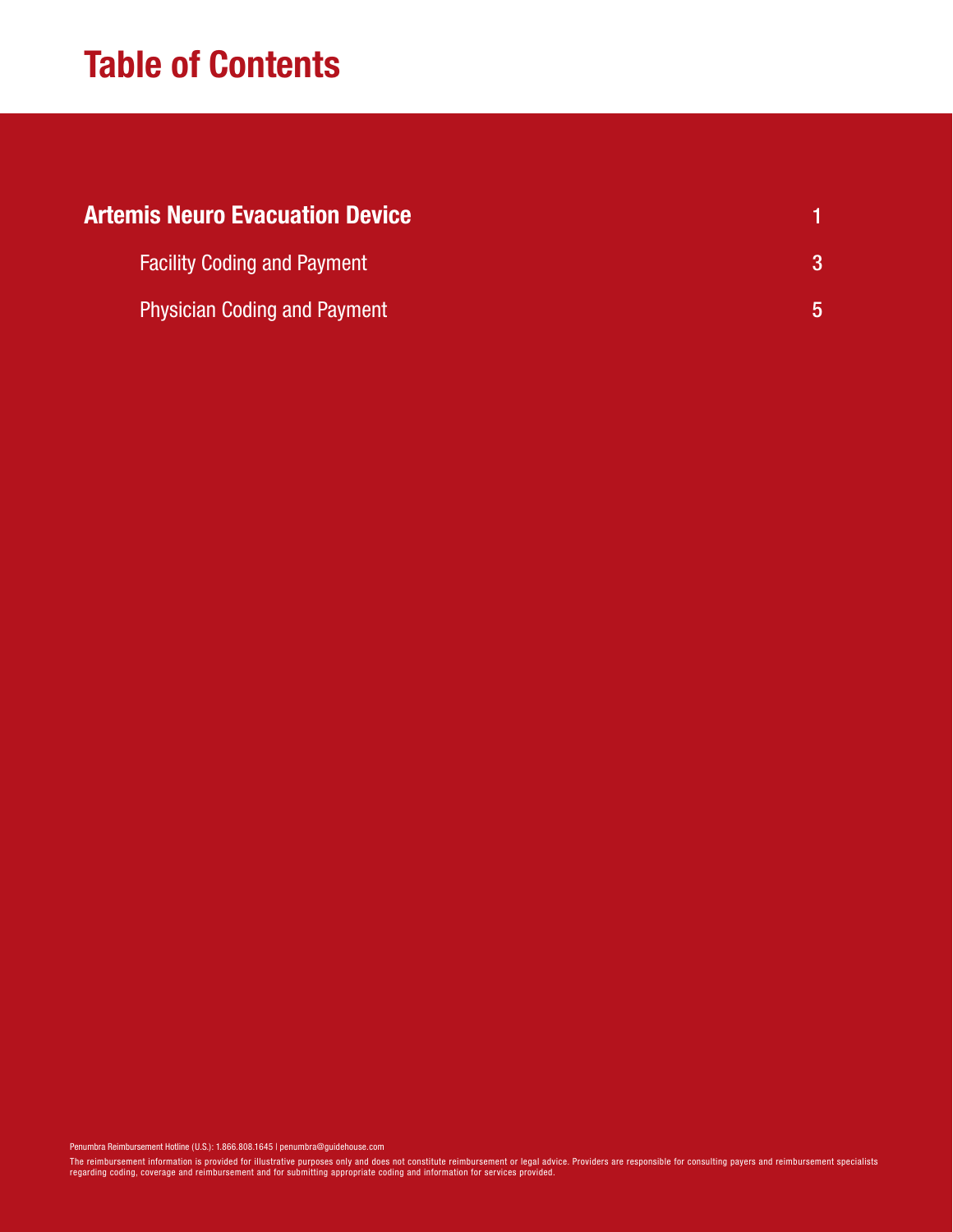# Penumbra Pump MAX™ with Artemis Neuro Evacuation Device

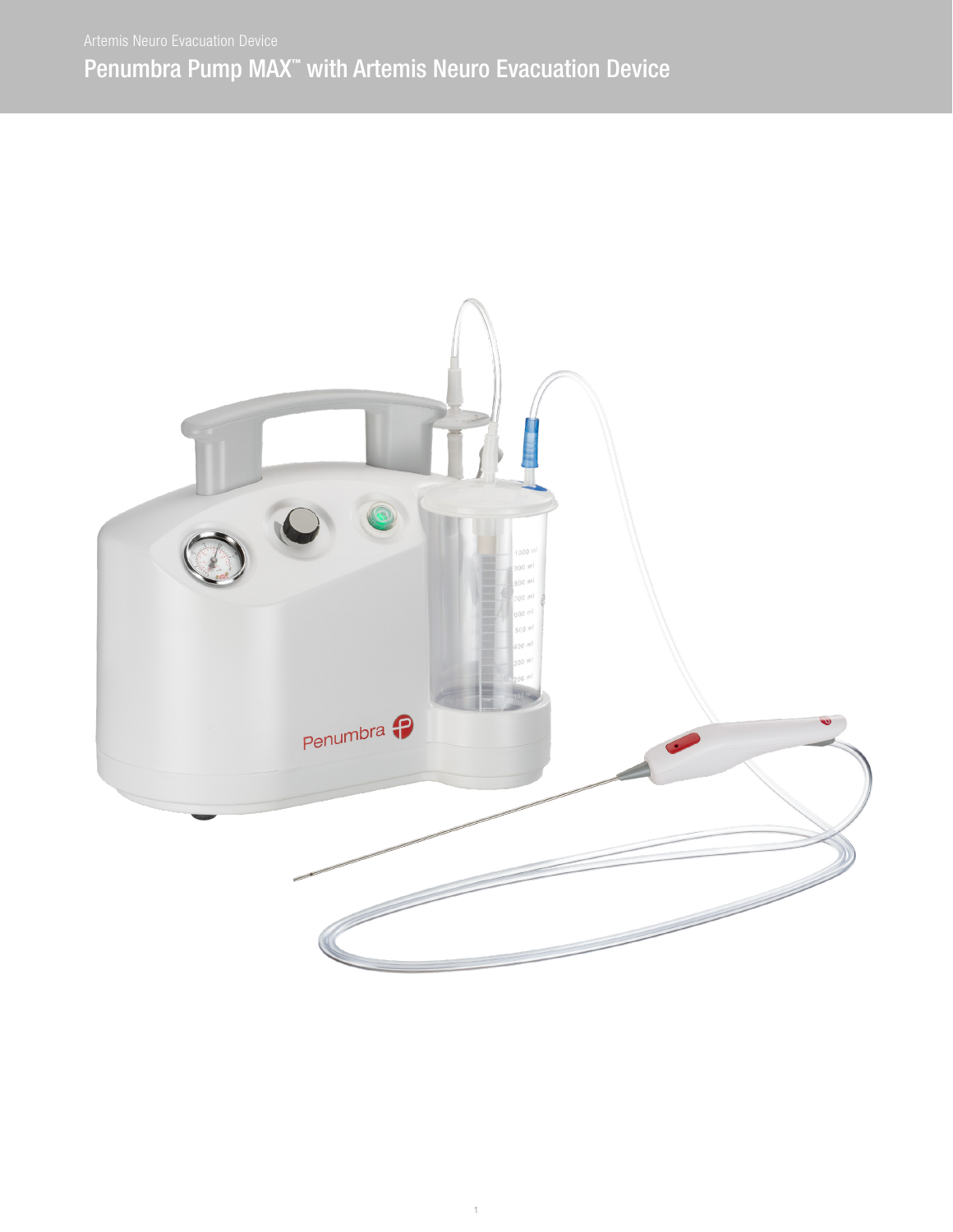#### **Coverage**

Medicare carriers issue local coverage decisions (LCDs) listing coverage criteria for certain procedures. Physicians are urged to review their local carrier coverage policies (http://www.cms.hhs.gov/mcd/search.asp?) and/or contact their local carrier medical directors (http://www.cms.hhs.gov/apps/contacts/).

Penumbra Reimbursement Hotline (U.S.): 1.866.808.1645 | penumbra@guidehouse.com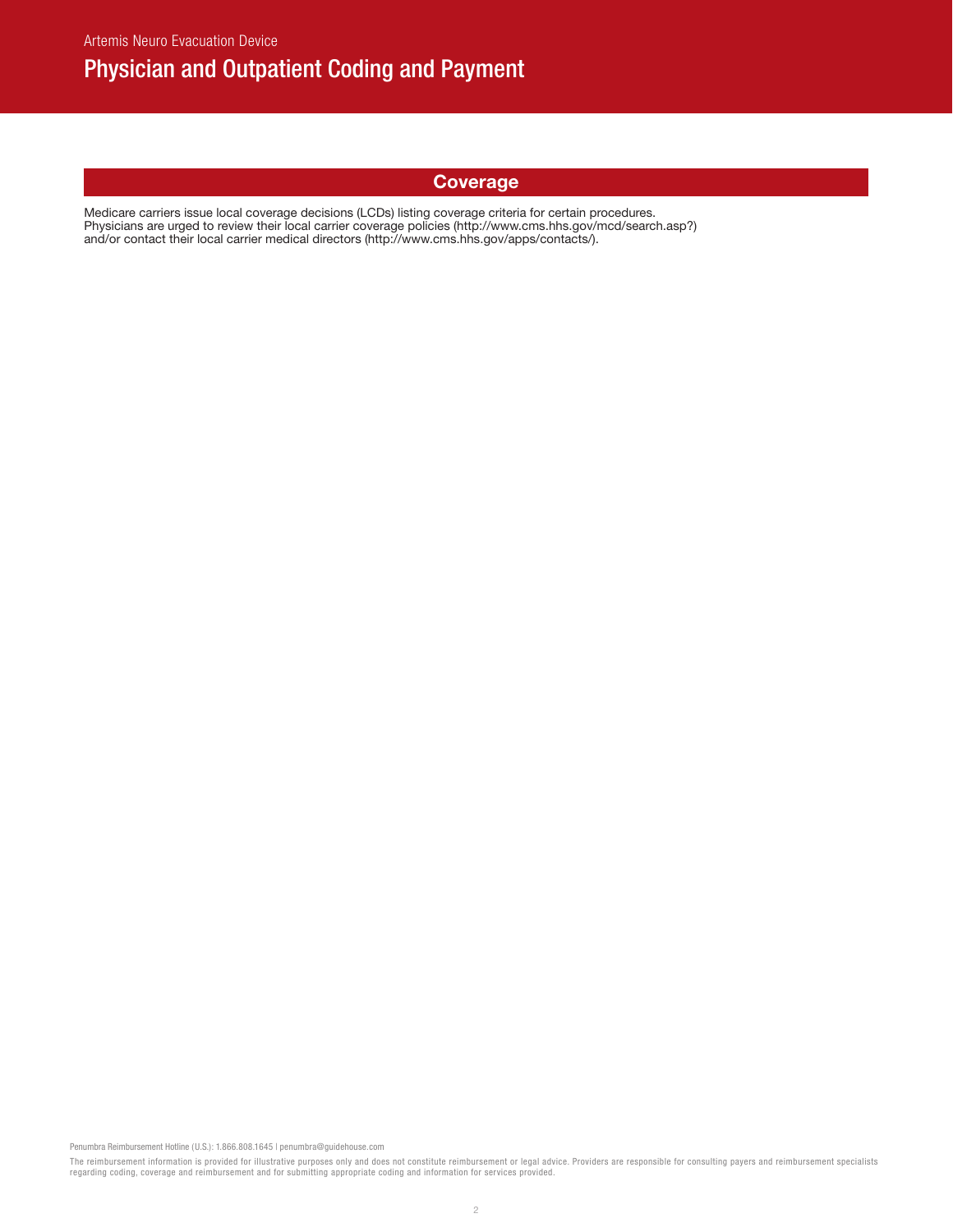### Facility Coding and Payment

#### ICD-10-PCS Procedure Codes

| 00C03ZZ | Extirpation of Matter from Brain, Percutaneous Approach               |
|---------|-----------------------------------------------------------------------|
| 00C00ZZ | Extirpation of Matter from Brain, Open Approach                       |
| 00C63ZZ | Extirpation of Matter from Cerebral Ventricle, Percutaneous Approach  |
| 00C60ZZ | Extirpation of Matter from Cerebral Ventricle, Open Approach          |
| 00C73ZZ | Extirpation of Matter from Cerebral Hemisphere, Percutaneous Approach |
| 00C70ZZ | Extirpation of Matter from Cerebral Hemisphere, Open Approach         |
| 00C83ZZ | Extirpation of Matter from Basal Ganglia, Percutaneous Approach       |
| 00C80ZZ | Extirpation of Matter from Basal Ganglia, Open Approach               |
| 00C93ZZ | Extirpation of Matter from Thalamus, Percutaneous Approach            |
| 00C90ZZ | Extirpation of Matter from Thalamus, Open Approach                    |
| 00H033Z | Insertion of Infusion Device into Brain, Percutaneous Approach        |

#### Charge for the Artemis Neuro Evacuation Device may be assigned to the following revenue codes:

| 0270 | Medical/surgical supply |
|------|-------------------------|
| 0272 | Sterile supply          |

0272 Sterile supply<br>0279 Other supplie Other supplies/device

Penumbra Reimbursement Hotline (U.S.): 1.866.808.1645 | penumbra@guidehouse.com

The reimbursement information is provided for illustrative purposes only and does not constitute reimbursement or legal advice. Providers are responsible for consulting payers and reimbursement specialists<br>regarding coding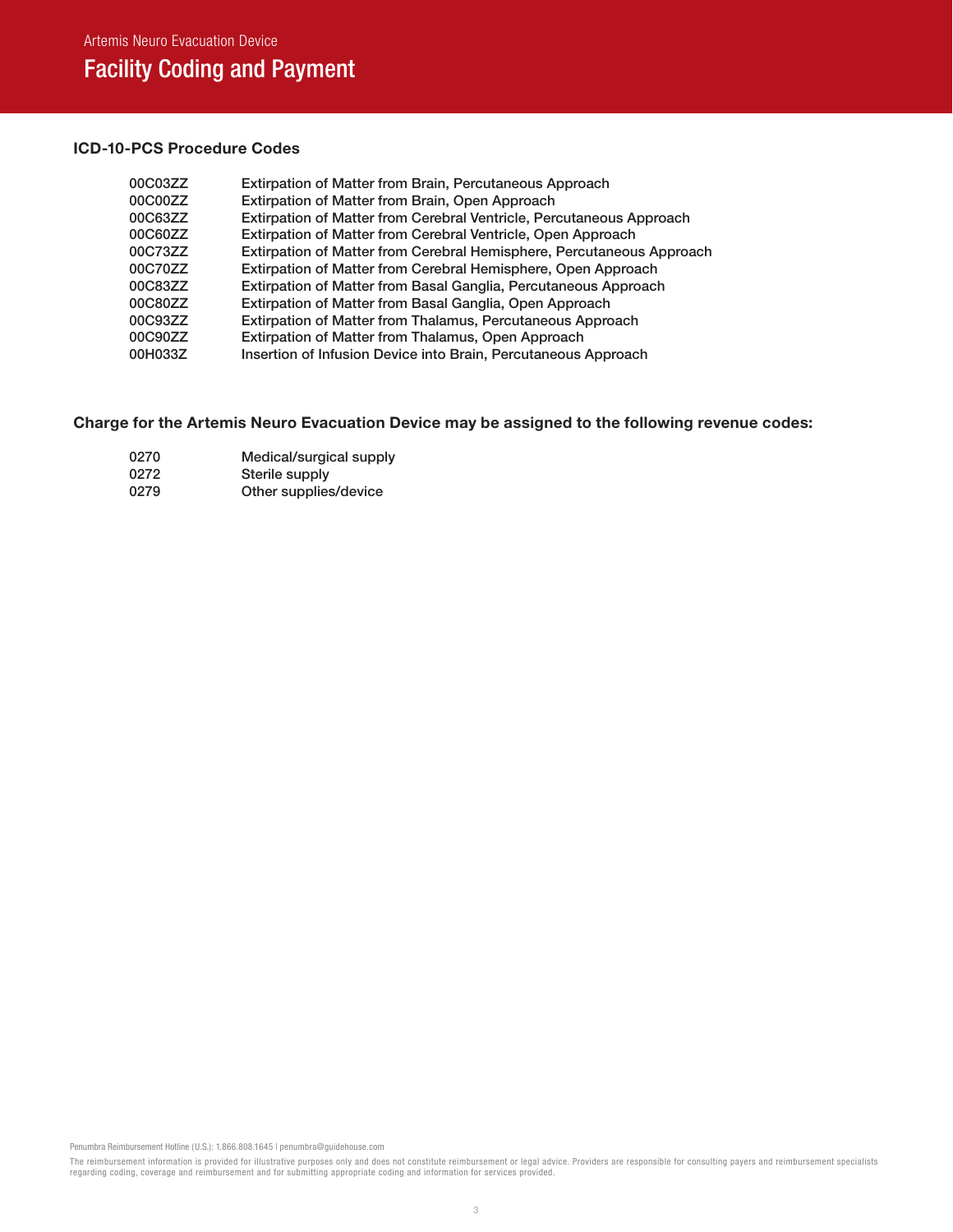#### DRG and 2021 Payment Rates

Medicare pays hospitals for inpatient services under a prospective payment system using Medicare Severity Diagnosis Related Groups (MS-DRGs). Each MS-DRG is associated with a payment rate; however, the actual payment may vary considerably depending on the specifics of the patient encounter (i.e., patient diagnosis and procedures performed and coded). Medicare's algorithm determines the appropriate MS-DRG assignment that best reflects the charges from a given patient's entire admission. Final MS-DRG payments are adjusted to the specific facility, taking into consideration locality and other adjustments.

Private insurers use a variety of reimbursement algorithms for inpatient hospital services and similarly, payments will vary on a case-by-case basis.

#### MS-DRG and 2021 Payment Rates

| MS-<br><b>DRG</b> | <b>Description</b>                                                                                                         | <b>2021 National</b><br><b>DRG</b><br><b>Payment</b> |
|-------------------|----------------------------------------------------------------------------------------------------------------------------|------------------------------------------------------|
| 23                | Craniotomy With Major Device Implant Or Acute CNS PDX With MCC<br>Or Chemotherapy Implant Or Epilepsy With Neurostimulator | \$35,603                                             |
| 24                | Craniotomy With Major Device Implant Or Acute Complex CNS PDX w/o MCC                                                      | \$24,726                                             |
| 25                | Craniotomy and Endovascular Intracranial Procedures w/ MCC                                                                 | \$28,242                                             |
| 26                | Craniotomy and Endovascular Intracranial Procedures w/ CC                                                                  | \$19,228                                             |
| 27                | Craniotomy and Endovascular Intracranial Procedures w/o MCC or CC                                                          | \$15,793                                             |

2021 Inpatient rates in effect from October 1, 2020 – September 30, 2021<br>(M)CC = (major) complications and/or comorbidities. Complete list available at: http://www.cms.hhs.gov/AcuteInpatientPPS<br>\*Rates reflect FY 2021 Natio

#### References & Sources

• HIPPS (Inpatient) Federal Register / Vol. 85, No. 182 / Friday, September 18, 2020.<br>• ICD-10-CM 2021 ICD-10-CM Complete Official Codebook. American Medica<br>• ICD-10-PCS 2021 ICD-10-PCS Complete Official Codebook. American • ICD-10-CM 2021 ICD-10-CM Complete Official Codebook. American Medical Association. Copyright ©2021 Optum360, LLC. • ICD-10-PCS 2021 ICD-10-PCS Complete Official Codebook. American Medical Association. Copyright ©2021 Optum360, LLC.

Penumbra Reimbursement Hotline (U.S.): 1.866.808.1645 | penumbra@guidehouse.com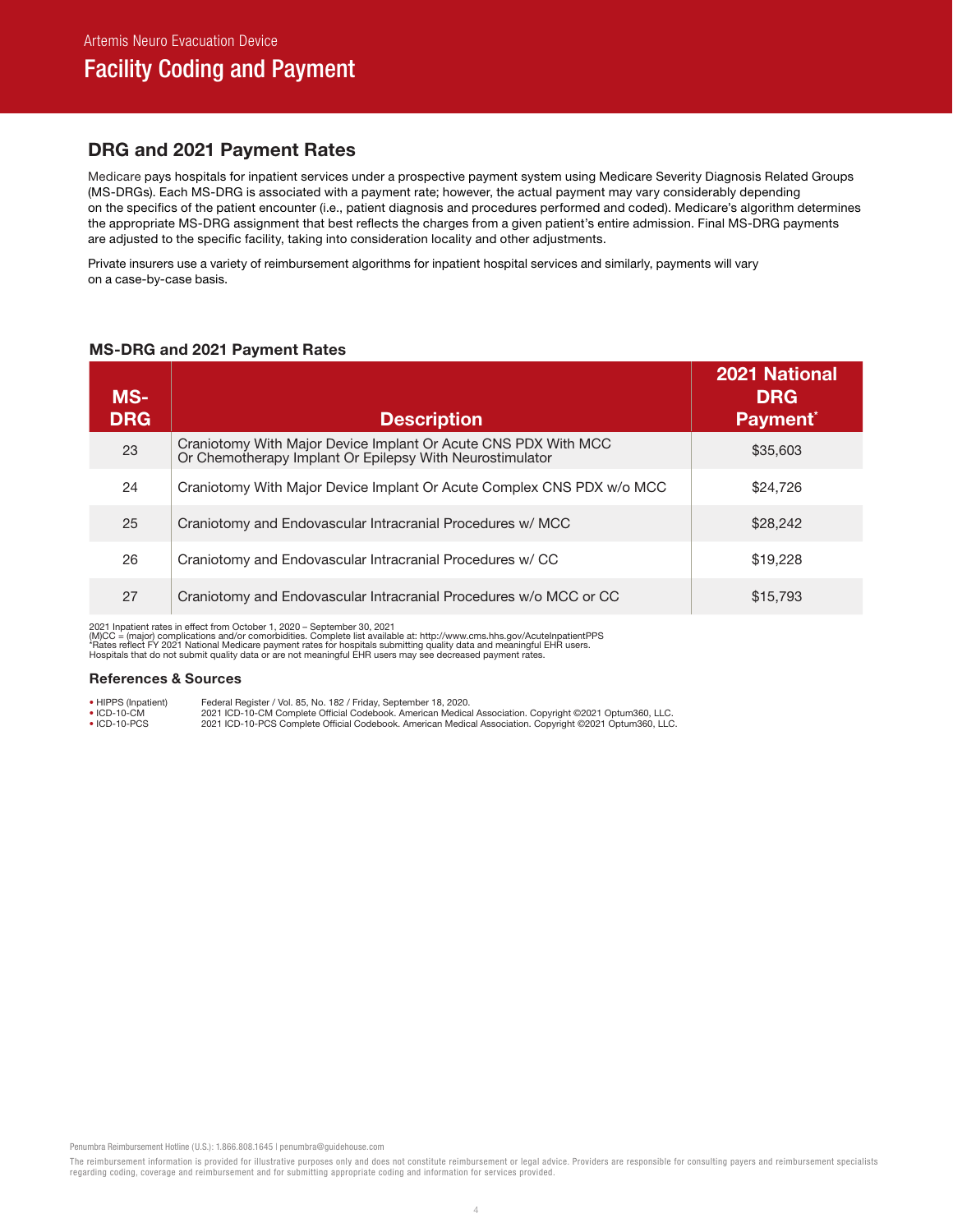#### Physician Payment

- Based on RBRVS relative weights per CPT<sup>®</sup> code  $\times$  \$ conversion factor
- Payments vary based on geographic location

| <b>CPT</b><br>Code | <b>Code</b><br><b>Descriptor</b>                                                                                                            | <b>2021 National</b><br><b>Average</b><br><b>Payment<sup>a</sup></b> | <b>Work</b><br><b>RVU<sup>a</sup></b> |
|--------------------|---------------------------------------------------------------------------------------------------------------------------------------------|----------------------------------------------------------------------|---------------------------------------|
| 61105              | Twist drill hole for subdural or ventricular puncture                                                                                       | \$476.99                                                             | 5.45                                  |
| 61108              | Twist drill hole(s) for subdural, intracerebral, or ventricular puncture; for evacuation<br>and/or drainage of subdural hematoma            | \$929.20                                                             | 11.64                                 |
|                    |                                                                                                                                             |                                                                      |                                       |
| 61150              | Burr hole(s) or trephine; with drainage of brain abscess or cyst                                                                            | \$1,391.19                                                           | 18.90                                 |
| 61151              | Burr hole(s) or trephine; with subsequent tapping (aspiration) of intracranial abscess<br>\$1,024.11<br>or cyst                             |                                                                      | 13.49                                 |
| 61154              | Burr hole(s) with evacuation and/or drainage of hematoma, extradural or subdural<br>\$1,314.42                                              |                                                                      | 17.07                                 |
| 61156              | Burr hole(s); with aspiration of hematoma or cyst, intracerebral                                                                            | \$1,280.23                                                           | 17.45                                 |
|                    |                                                                                                                                             |                                                                      |                                       |
| 61312              | Craniectomy or craniotomy for evacuation of hematoma, supratentorial; extradural<br>or subdural                                             | \$2,130.92                                                           | 30.17                                 |
| 61313              | Craniectomy or craniotomy for evacuation of hematoma, supratentorial; intracerebral                                                         | \$2,039.85                                                           | 28.09                                 |
| 61314              | Craniectomy or craniotomy for evacuation of hematoma, infratentorial; extradural<br>\$1,883.18<br>or subdural                               |                                                                      | 25.90                                 |
| 61315              | Craniectomy or craniotomy for evacuation of hematoma, infratentorial; intracerebellar                                                       | \$2,125.69                                                           | 29.65                                 |
|                    |                                                                                                                                             |                                                                      |                                       |
| 61781              | Stereotactic computer-assisted (navigational) procedure; cranial, intradural<br>(List separately in addition to code for primary procedure) | \$241.81                                                             | 3.75                                  |

a. The 2021 physician payment rates are reflective of the Calendar Year 2021 Medicare Physician Fee Schedule (MPFS) Final Rule, which was published in Federal Register, Vol. 85, Mo. 248, Monday, December 28, 2020. Payment

This list may not be comprehensive or complete. These procedures may be subject to the CMS multiple procedure reduction rule. When applicable, a payment reduction of 50%<br>is applied to all payment amounts except the procedu

#### HCPCS Codes

| <b>∣Product</b> l               | <b>Suggested HCPCS Code</b>                               |
|---------------------------------|-----------------------------------------------------------|
| Artemis Neuro Evacuation Device | A4649, Surgical supply; miscellaneous                     |
| <b>Aspiration Tubing</b>        | A7002, Tubing, used with suction pump, each               |
| <b>Collection Canister</b>      | A7000, Canister, disposable, used with suction pump, each |

HCPCS Codes are not separately reimbursed for hospital inpatient procedures. However, they may be used for tracking or other administration processes.

#### References & Sources

• CPT All Current Procedural Terminology (CPT) five-digit number codes, descriptions, number modifiers, instructions, guidelines, and other material are copyright 2021 American Medical Association. All rights reserved.

Current Procedural Terminology (CPT) is copyright 2021 American Medical Association. All rights reserved. No fee schedules, basic units, relative values,<br>or related listings are included in CPT. The AMA assumes no liabilit CPT is a trademark of the American Medical Association.

Penumbra Reimbursement Hotline (U.S.): 1.866.808.1645 | penumbra@guidehouse.com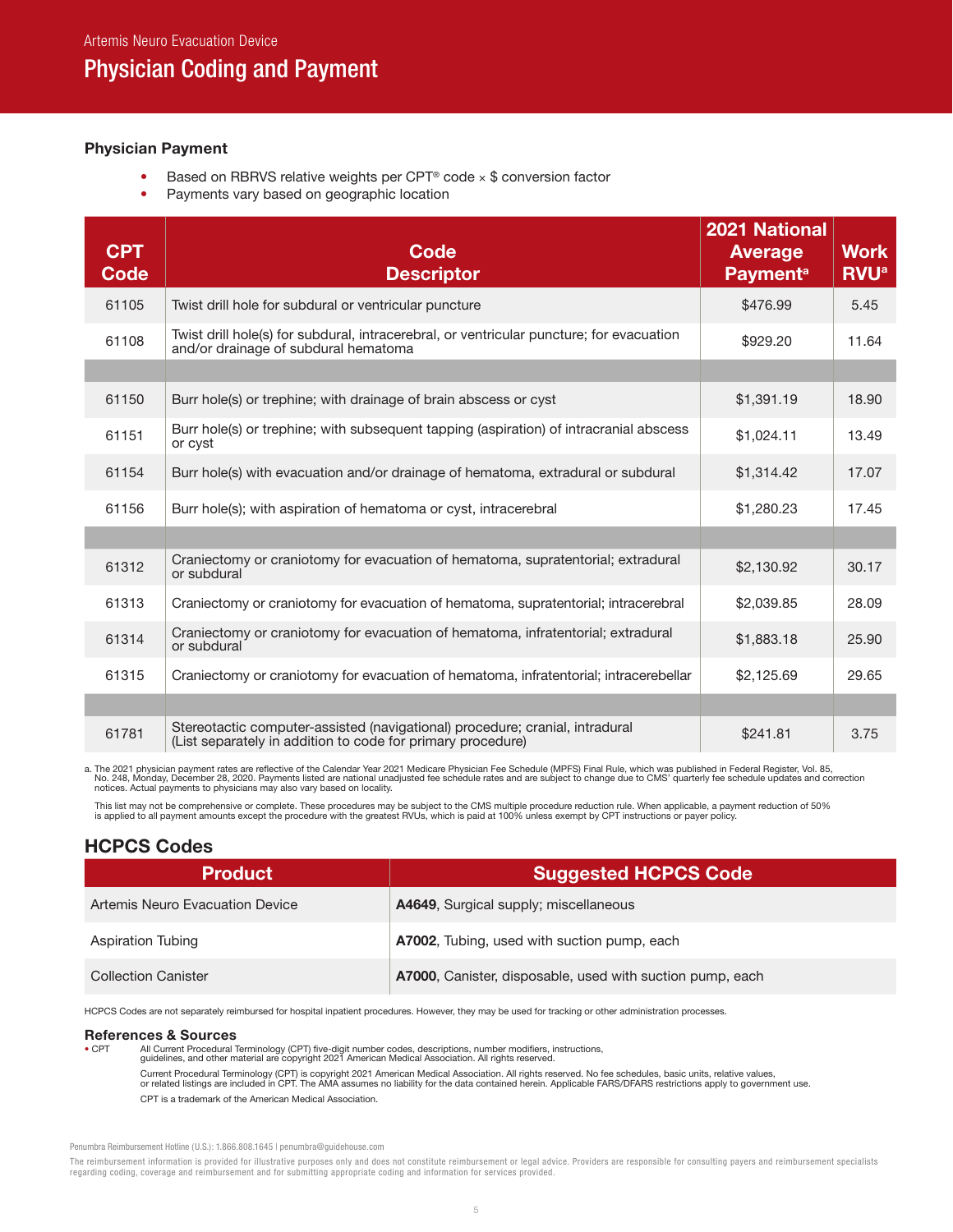#### Modifier 62 — Two Surgeons, Different Specialties

Under Medicare, modifier 62 is used to identify when two surgeons (each in a different specialty) are required to perform a specific procedure. Each surgeon bills the same CPT procedure code, and both surgeons must append the CPT procedure code with modifier 62 to report they both operated on the same case. This modifier can be used only when the co-surgeons have different specialties and are working simultaneously. Reimbursement will be 125% of the established fee, divided equally between the co-surgeons (payment for each of two co-surgeons is 62.5% of the global surgery fee).

Claims including modifier 62 for surgical procedure codes must include an operative report that supports the need for co-surgeons. If the surgical procedures performed by each physician can be clearly identified, and each surgeon's role is explicitly described within the operative report, only one operative report is necessary.

Commercial payer policies on co-surgeons vary, and payment rates will depend on contractual agreements. Providers should contact individual payers to confirm.

#### References & Sources

• Modifier 62 MLN Matters, SE 1322, http://www.cms.gov/Outreach-and-Education/Medicare-Learning-Network-MLN/MLNMattersArticles/downloads/SE1322.pdf. Released: June 27, 2013. Accessed: Accessed: February 2, 2021.

Penumbra Reimbursement Hotline (U.S.): 1.866.808.1645 | penumbra@guidehouse.com